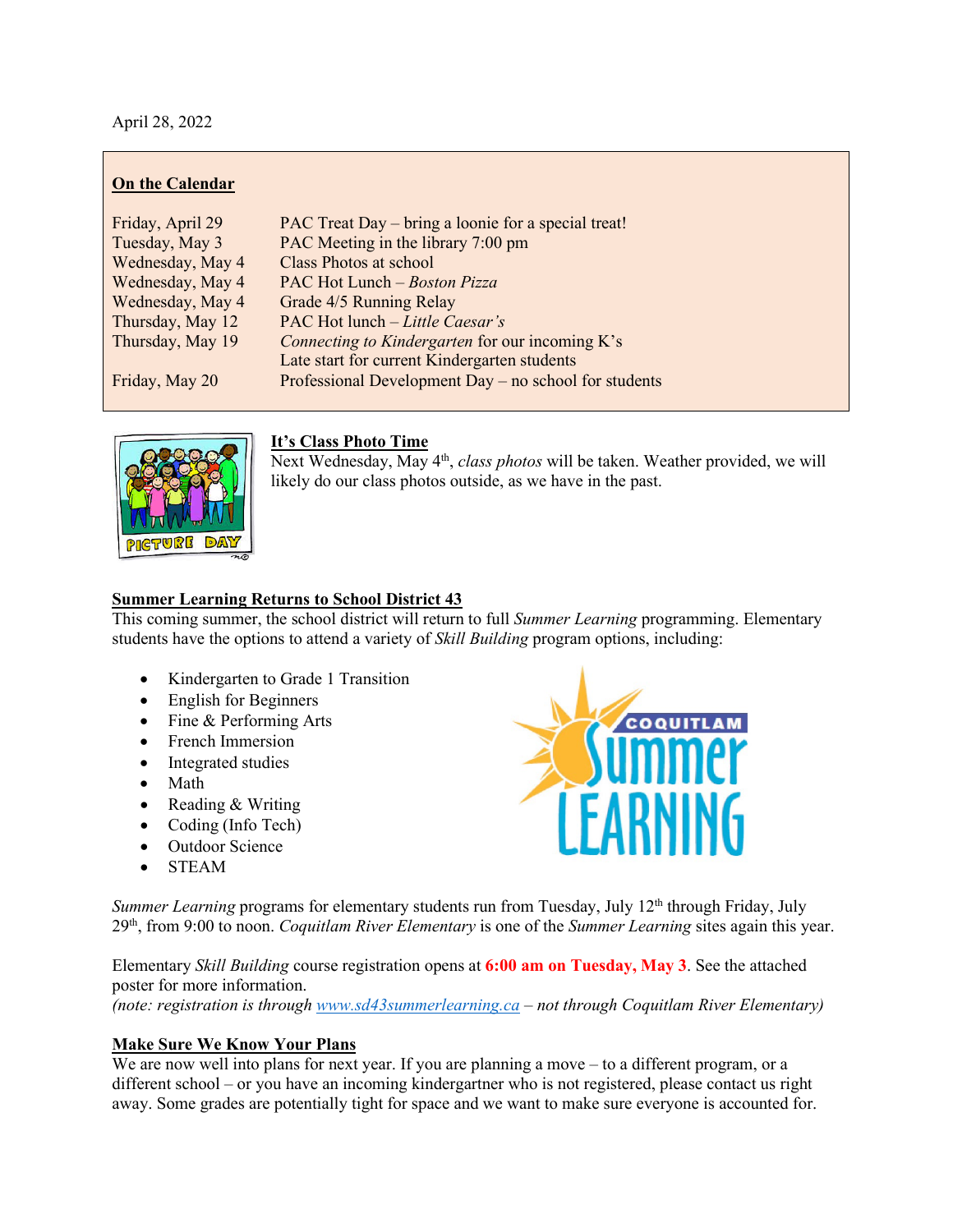

#### **It keeps growing…and growing….growing….**

Like a monster from a 1950's B movie, it almost feels like our *lost and found* collection has taken on a life of its own. Soon, the *blob* of wayward clothing may devour the whole foyer…or at least we may run out of tables to house the collection.

We will try to bring the *beast* outside for you to check out on your way past during morning drop off or pick up. Here's a preview of what you might find:





Of course, we would be happy to see each and every item (how did someone go home with *one* shoe? weren't they walking funny?) find its way back home with its rightful owner. If you see something in the pictures you recognize, stop by and claim it. Unclaimed items will be donated to a clothing drive before the collection gets so big, we can't get in the front door!